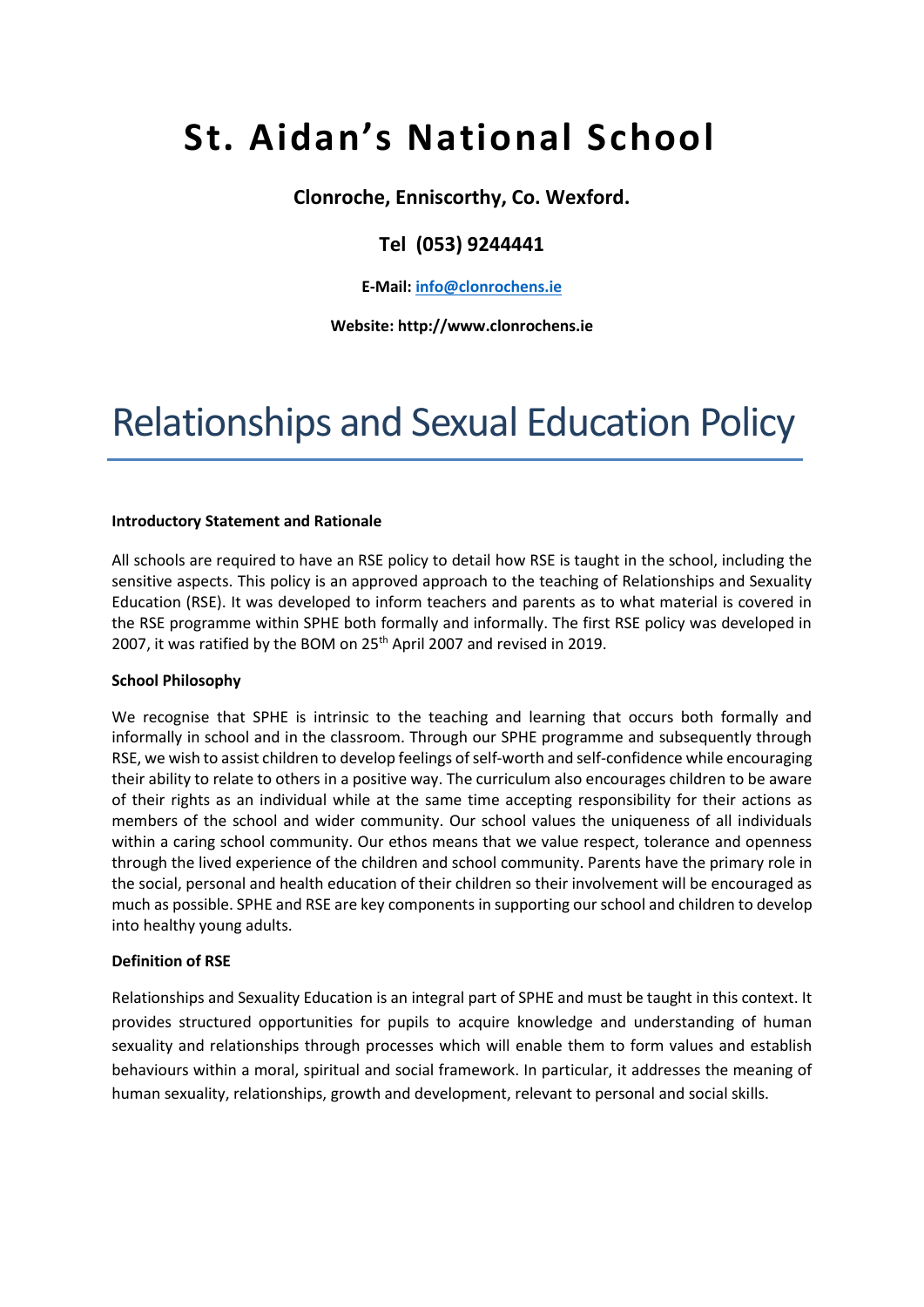# **RSE in the context of our SPHE programme**

Social, Personal and Health Education (SPHE) provides opportunities for pupils to learn basic personal and social skills which foster integrity, self- confidence and self-esteem while nurturing sensitivity to the feelings and rights of others.

SPHE:

- Is a lifelong process and consequently RSE is a continual process throughout primary school and is not confined to once off inputs or lessons.
- Is a shared responsibility between family, school, health professionals and the community. RSE education should include an input from all, and collaboration can be fostered through the teaching and delivery of materials.
- Is a generic approach. It is not so much about the specific content of RSE but rather the relationship with a child's skills, attitudes, values and understanding relevant to a range of social, personal and health issues.
- Is based on the needs of the child, therefore RSE education should prioritise the needs of the child and his/her environment, with appropriate adaptations made within the curriculum to suit individual requirements and individual school situation.
- Is spiral in nature. RSE is revisited at different stages throughout the child's time in school, this will provide opportunities to consolidate and build on previous learning. This allows for issues and topics to be explored and treated in a manner appropriate to the children's needs, abilities and levels of maturity.
- Engages children to be involved in activity-based learning. RSE should provide a range of learning opportunities that include working together, learning about one's own feelings and those of others, developing a sense of empathy and experiencing and supporting healthy relationships.

Through SPHE and RSE, members of the school community should be enabled to enhance their selfesteem and wellbeing through;

- A sense of identity
- A sense of purpose
- A sense of belonging
- A sense of security
- A sense of competence

In an ever-changing world, RSE encourages children through consistent messages that are taught in line with SPHE. The school has a responsibility to ensure that its curriculum is free of bias and that issues of inequality in any form are addressed and dealt with (SPHE Teacher guidelines, p.25). In learning about cultures and traditions of others, children can develop a sense of respect for difference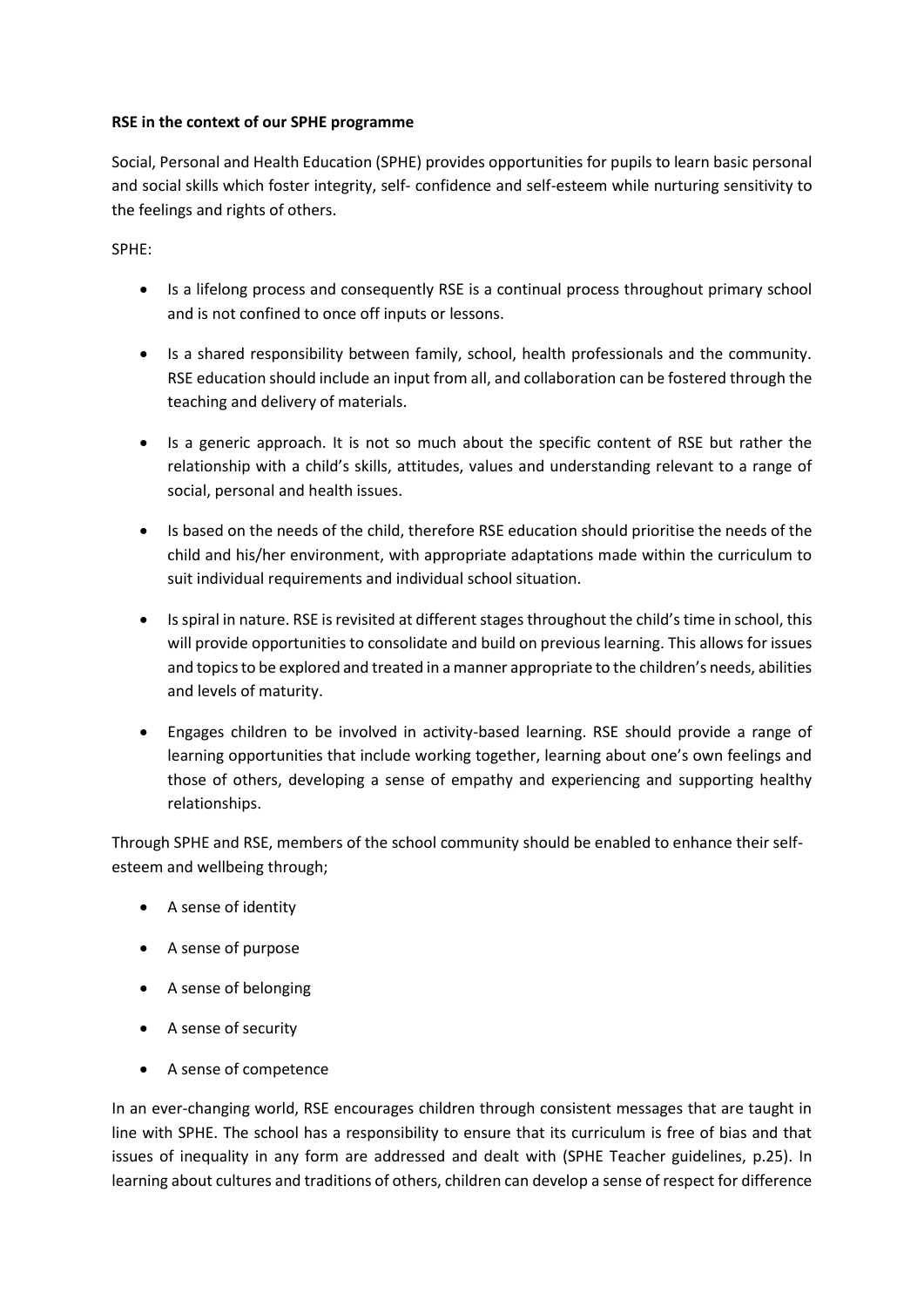and appreciate the contribution that such has to offer. It will encourage children to be inclusive with each other, challenge prejudice and learn how to live in an intercultural society.

# **Current Provision Included in the School Curriculum is:**

- SPHE lessons (provided through discrete curricular time and integration)
- Use of the RSE Manuals and Busy Body resources
- Stay Safe Programme
- Walk Tall Programme
- Webwise resources
- Adapted resources for SEN from [www.pdst.ie](http://www.pdst.ie/)
- Ethical Education (Learn Together Programme)

# **Aims of our RSE programme**

- To enhance the personal development, self-esteem and well-being of each child.
- To help the child to develop healthy friendships and relationships.
- To promote a healthy attitude to sexuality and to relationships.
- To foster an understanding of, and a healthy attitude to, human sexuality and relationships in a moral, spiritual and social framework.
- To enable the child to acquire an understanding of, and respect for, human love, sexual intercourse and reproduction.
- To develop and promote in the child a sense of wonder and awe at the process of birth and new life.
- To enable the child to be comfortable with the sexuality of oneself and others while growing and developing.

# **Broad Objectives**

When due account is taken of abilities and varying circumstances, the RSE education curriculum should enable the child to (in conjunction with the SPHE curriculum)

- Acquire and develop knowledge and understanding of self
- Develop an appreciation of the dignity, uniqueness and well-being of others
- Develop a positive sense of self-awareness, self-esteem and self-worth
- Understand the nature, growth and development of relationships within families, in friendships and in wider contexts
- Develop an awareness of differing family patterns
- Come to value family life and appreciate the responsibilities of parenthood
- Develop strategies to make decisions, solve problems and implement actions in various personal, social and health contexts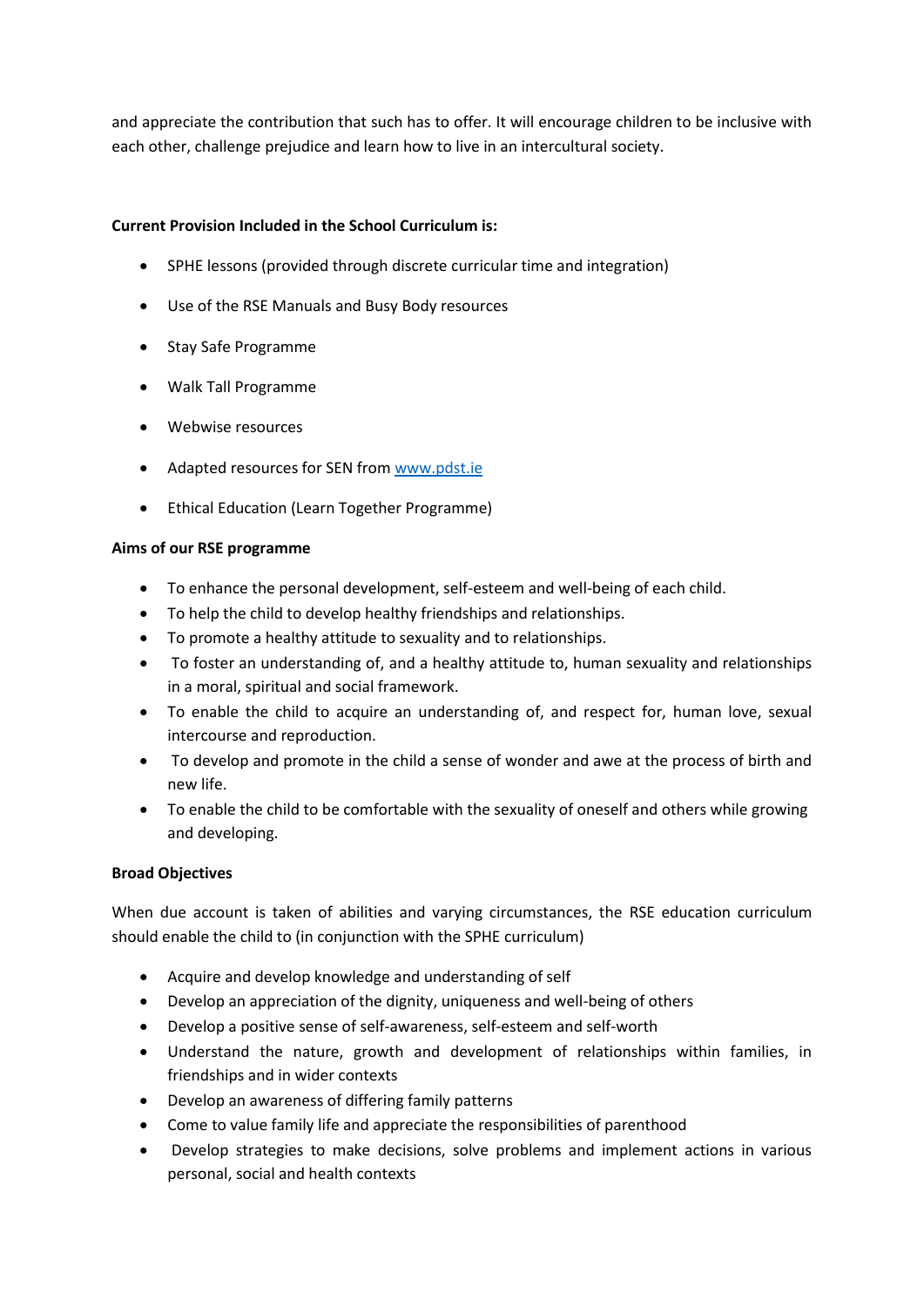- Become aware of the variety of ways in which individuals grow and change, and to understand that their developing sexuality is an important aspect of self-identity.
- Develop personal skills which will help them to establish and sustain healthy personal relationships.
- Develop some coping strategies to protect themselves and others from various forms of abuse.
- Acquire and improve skills of communication and social interaction.
- Acquire and use an appropriate vocabulary to discuss feelings, sexuality, growth and development.
- Develop in the child a critical understanding of external influences on lifestyles and decision making.

# **Policies which support SPHE/RSE**

- Child Safeguarding Policy
- Substance Use Policy
- Code of Behaviour
- Anti-Bullying Policy
- **•** Enrolment Policy
- Acceptable Usage Policy
- Healthy Eating Policy

# **Guidelines for the Management and Organisation of RSE in our School:**

Curriculum Content- The curriculum by NCCA will be followed as published and will be taught from infants to  $6<sup>th</sup>$  class. All resources used will be in keeping with the ethos of the school, the whole school plan for SPHE and the RSE policy. Each class teacher will teach the content for their class level each year as laid out in the curriculum and utilising the RSE manuals to complement their teaching.

# **Management of RSE**

- The strands Growing and Changing and Taking Care of my Body are covered annually, in Term 2 of the school year.
- The sensitive lessons are covered as part of these broad topics (see SPHE whole school plan)
- Special arrangements exist for the delivery of the sensitive elements from  $4<sup>th</sup>$  class up.
- Special consideration will be taken to ensure that the needs of the children with SEN are met. Taking into account the pupil's social and emotional development, instruction will be based on individual needs where possible. Parents will be consulted around sensitive issues.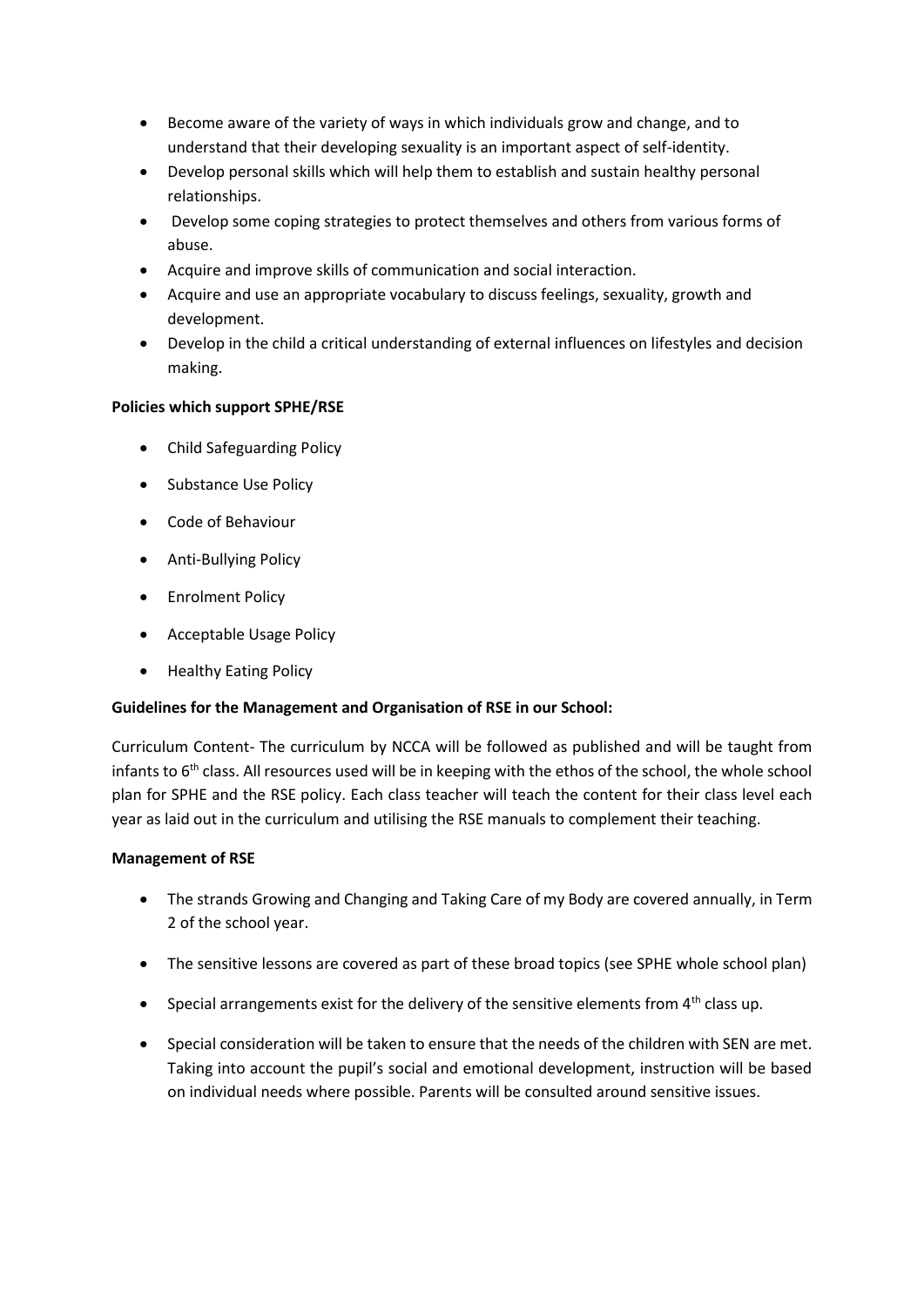#### **Parental Involvement**

- Parents will be informed that the school fully implements the RSE strands of the SPHE programme including sensitive aspects of the programme at enrolment.
- Parents will be informed in advance of lessons on the sensitive areas of the RSE programme, with a letter relevant to what will be taught at their child's class level.
- The letter will be issued in advance, giving parents an opportunity to meet with relevant class teachers if they so wish, to discuss or clarify what is covered and to prepare their children, it also gives parents an opportunity to become involved, to inform themselves of the programme content and to prepare children for the information they will acquire around the sensitive areas and discuss areas covered in RSE/SPHE.
- Parents are welcome to view the curriculum and may speak to the class teacher if they have concerns at any time during the year. The school acknowledges that parents have the primary responsibility for educating their children about growing and changing.
- Following discussion with Principal and/ or Class Teacher, if a parent wishes to withdraw their child from the sensitive lessons it should be given in writing stating their reasons for doing so and this will be centrally files.
- If a child has been withdrawn from the sensitive RSE lessons, the school takes no responsibility for what the child may hear following on from the teaching of the lessons. E.g. What they may hear on yard.

#### **Approaches and Methodologies**

When implementing the programme, staff at St. Aidan's N.S, Clonroche, will endeavour to display respect for and sensitivity towards the different cultural and family backgrounds experienced by the children. The curriculum will be taught in an age-appropriate manner at all times. The curriculum will be taught from Junior Infants to 6<sup>th</sup> class. It will be taught through a spiral curriculum. The materials taught will reflect the needs of the children.

#### **The RSE curriculum will be taught through:**

- Stories and poems
- Classroom discussion
- Group work
- Games
- Art activities
- Reflection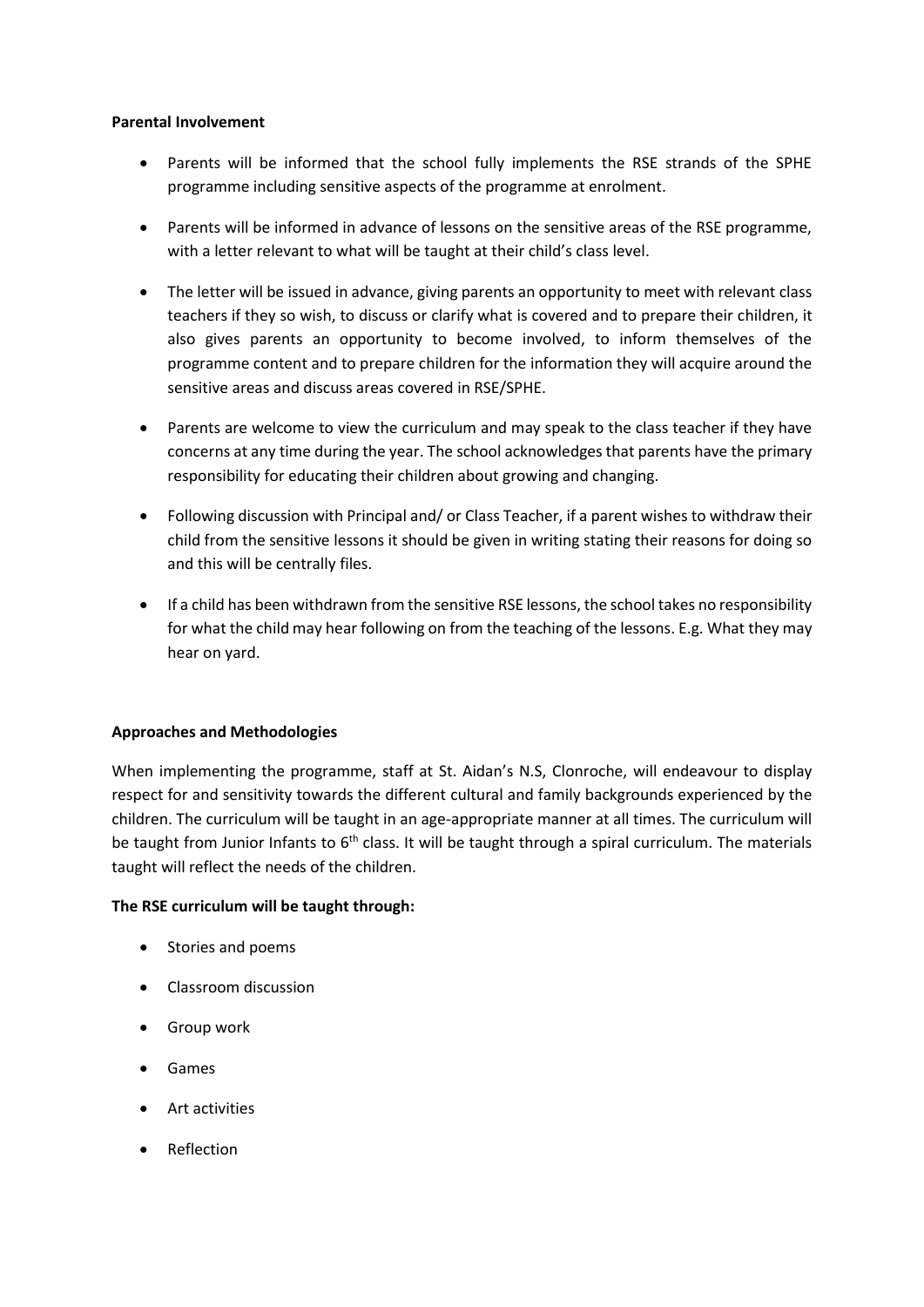- Circle time
- Direct teaching

# **Differentiation**

Teachers use assessment and professional judgement to differentiate the programme and content to suit the needs of the class. Some techniques used:

- Ensuring that objectives are realistic for the students
- Ensuring that the learning task is compatible with prior learning
- Providing opportunities for interacting and working with other students in small groups and spending more time on tasks
- Organising the learning task into small stages and ensuring that the language used is pitched at the student's level of understanding
- Understanding of the activity using task analysis, outlining the steps to be learned/ completed in any given task, posing key questions to guide students through the different stages/ processes, and to assist in self-direction and correction
- Having short and varied tasks creating a learning environment through the use of concrete, and where possible every day materials, and by displaying word lists and laminated charts with pictures

Sometimes the stage of development in a class can vary widely and strategies to differentiate in class can support gradual and appropriate teaching

- Group work and discussion
- Higher and lower order questioning in groups
- Moderated whole class discussions through the use of a Question Box

# **Pupils with Special Educational Needs**

Adaptations to the way in which the content is delivered will be made for children with Special Educational Needs. Consultation with parents/guardians in advance and anticipation of the children's needs will be central to ensuring learning is meaningful.

- Children may be pre-taught language or concepts in anticipation of whole class work
- Children may work in smaller groups or 1:1 on adapted and suitable material
- Any specific objectives related to the pupils own learning needs should be detailed in their IEP or SSP in consultation with parents/ guardians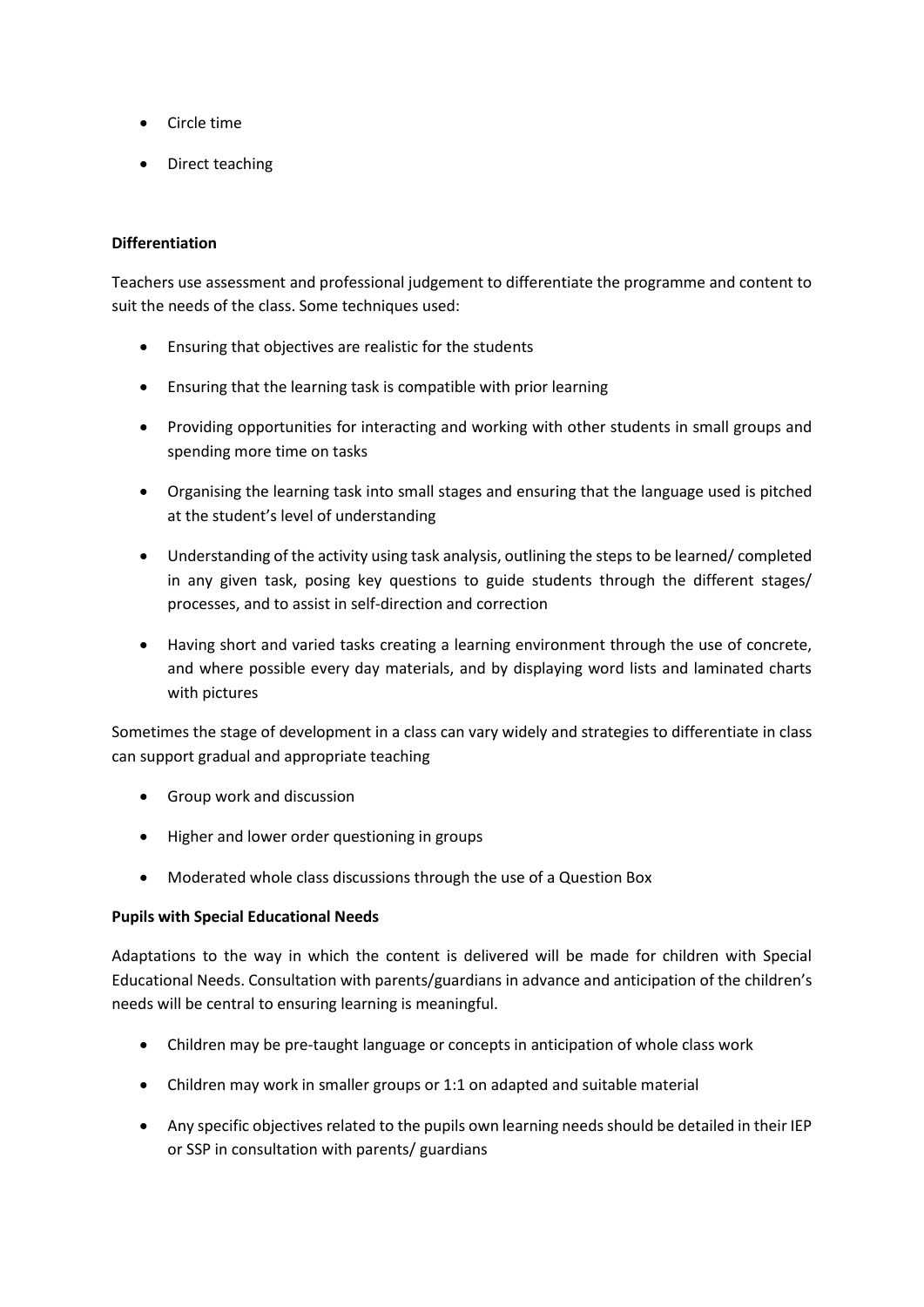#### **Language**

SPHE curriculum provides a context in which children are given opportunities to develop and enhance their language skills and to increase their vocabulary related to SPHE. Children should become aware of the power and influence of language. When used positively, language can build up, affirm and show respect to another human being but if used in a negative manner can hurt, diminish and demean. Children need to recognise and become sensitive to the ways in which they themselves use language in their relationship and their everyday interactions. Language is a powerful tool and should be used with respect and integrity for the dignity of each person. The formal use and teaching of language generally throughout the school

- The use of language in discussion through your formal RSE lessons
- Appropriate vocabulary in formal teaching

There are two areas where the use of language is applied in RSE lessons;

- Relating to sexuality, growing up, physical changes, parts of the body and feelings will be used, the use of slang will be discouraged
- Anatomical terms and language introduced is consistent with RSE Materials Books.

#### **Questions**

We use some simple principles when fostering discussion and questioning

- No personal questions of the teacher
- The Question Box will be availed of by the children
- The teacher will be mindful of their reaction to any questions
- Questions do not have to be answered straight away
- Questions may be referred back to parents

During the delivery of each section of the sensitive lessons, children will be encouraged to place their questions in a question box in the classroom. These questions will then be monitored and screened with the teacher answering the questions at a later time taking into account the following;

- Questions arising from the lesson content will be answered in an age- appropriate manner
- The class teacher cannot answer questions which do not relate to the particular curriculum objectives for a class
- Pupils will be informed if a question/issue is not on the programme and they will be advised to talk with their parents
- Teachers may exercise discretion to contact parents themselves if they feel that a question is very inappropriate or needs to be communicated with home because of other reasons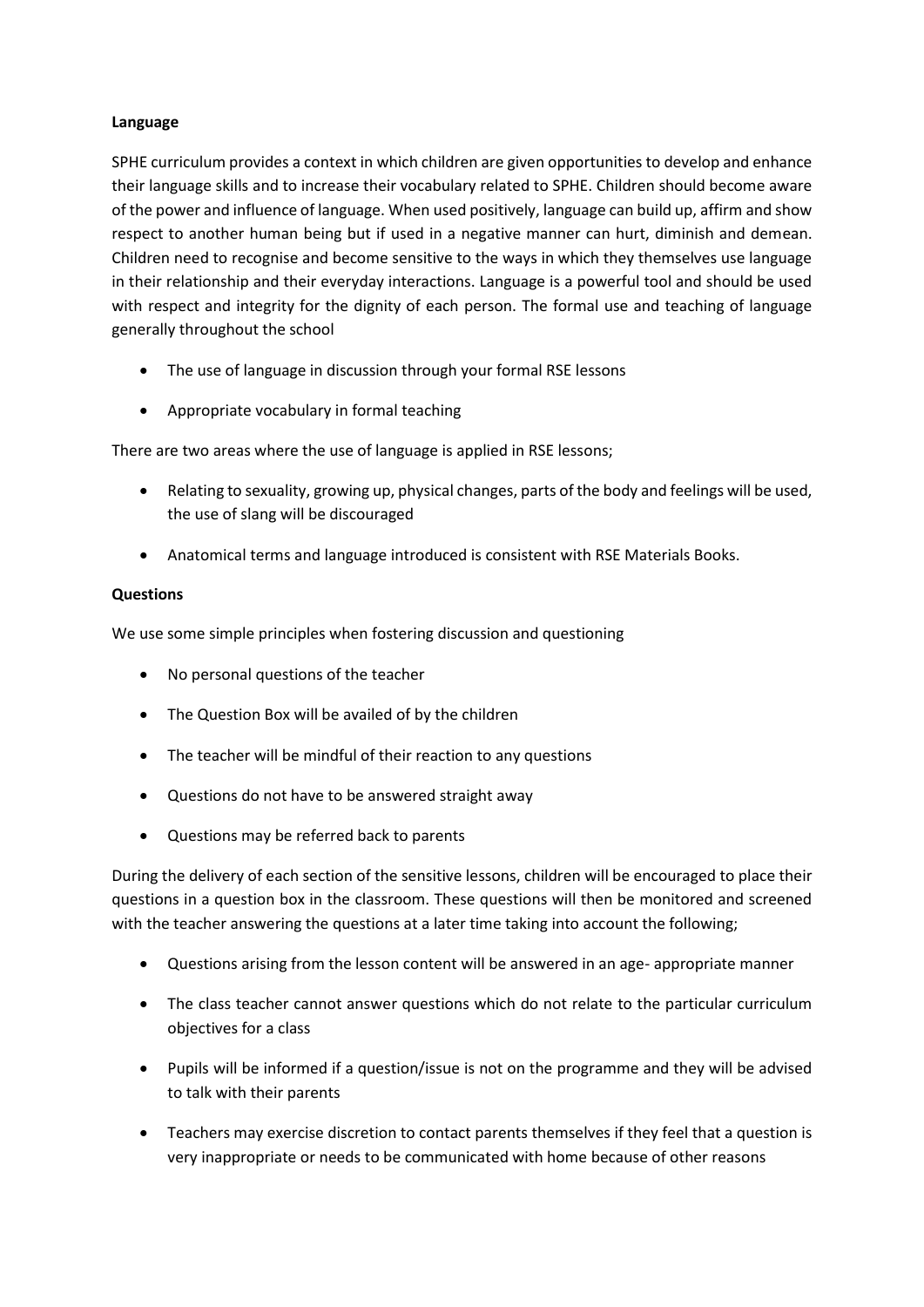No personal questions will be answered and children will be reminded not to share personal information about their families or others- but can share with teacher after the lessons.

If issues arise which might be seen to contravene Children First Guidelines, the teacher will notify the Designated Liaison Person in the school.

#### **Assessment**

Assessment in RSE is important to enable the teacher to pitch the lessons correctly to their respective class group.

#### The teacher uses;

- Observation and questions to assess the children's engagement and interest
- Use of teacher-designed tasks such as worksheets, quizzes or games
- Use of reflection or learning log

# **Confidentiality**

- The school follows Children First Guidelines and The Child Safeguarding Procedures for Primary and Post Primary Schools 2017
- If a child is withdrawn from the teaching of sensitive issues, we cannot guarantee that the other children will not tell or inform him/her about what happened.

#### **Resources**

Relationships and Sexuality Education Resource Materials (DES)- Each class teacher has a copy of the appropriate manual or access to it in online/ pdf format. Other resources that support the broader aims of RSE include:

- Stay Safe Programme
- Walk Tall Programme
- Busy Bodies DVD and booklet. This DVD and booklet were developed to support the teaching of the  $3^{rd}$ ,  $4^{th}$ ,  $5^{th}$  and  $6^{th}$  class components of RSE within the context of SPHE.
- INTO Different Families, Same Love Poster

#### **Provision of Ongoing Support**

- Opportunities provided by our Education Centre will be brought to the attention of staff members
- Teachers will be encouraged to attend CPD in RSE
- Staff meetings utilised as a platform for discussion and development of RSE materials
- Support from a PDST Advisor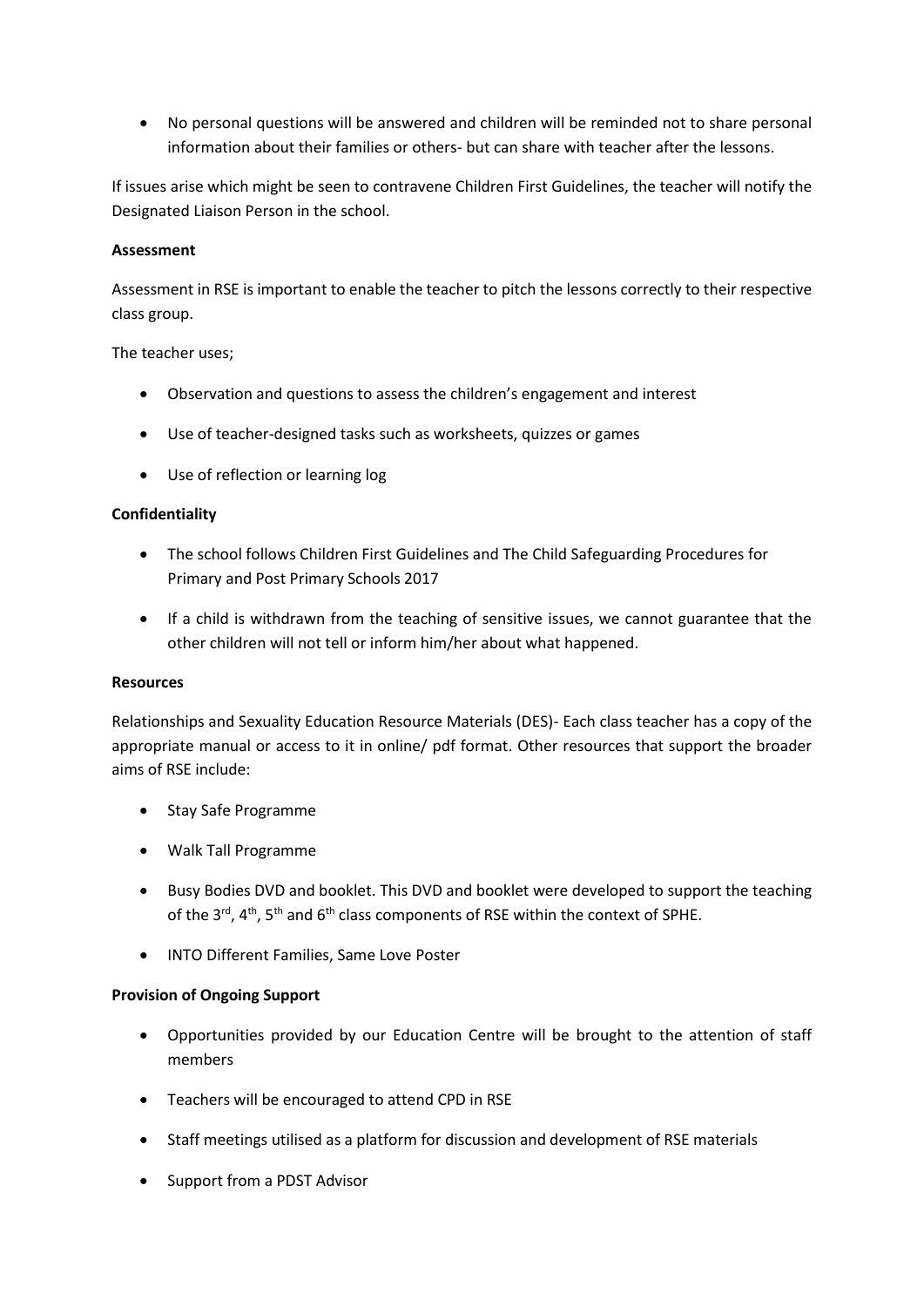• Promotion and communication of resources available fro[m www.pdst.ie](http://www.pdst.ie/)

## **Ratification and Review**

- The policy will be reviewed every two years. The policy may also be reviewed at an earlier time should a need arise.
- Parents and staff will be informed of any amendments made.
- This policy was ratified by the Board of Management of St. Aidan's N.S. Clonroche in November 2006 and the most recent review took place in November 2020.
- Review ratified

Chairperson **Date** Principal Principal Date

\_\_\_\_\_\_\_\_\_\_\_\_\_\_\_\_\_\_\_\_\_\_\_\_\_\_\_\_ \_\_\_\_\_\_\_\_\_\_\_\_\_\_\_\_\_\_\_\_\_\_\_\_\_\_\_ \_\_\_\_\_\_\_\_\_\_\_\_\_\_\_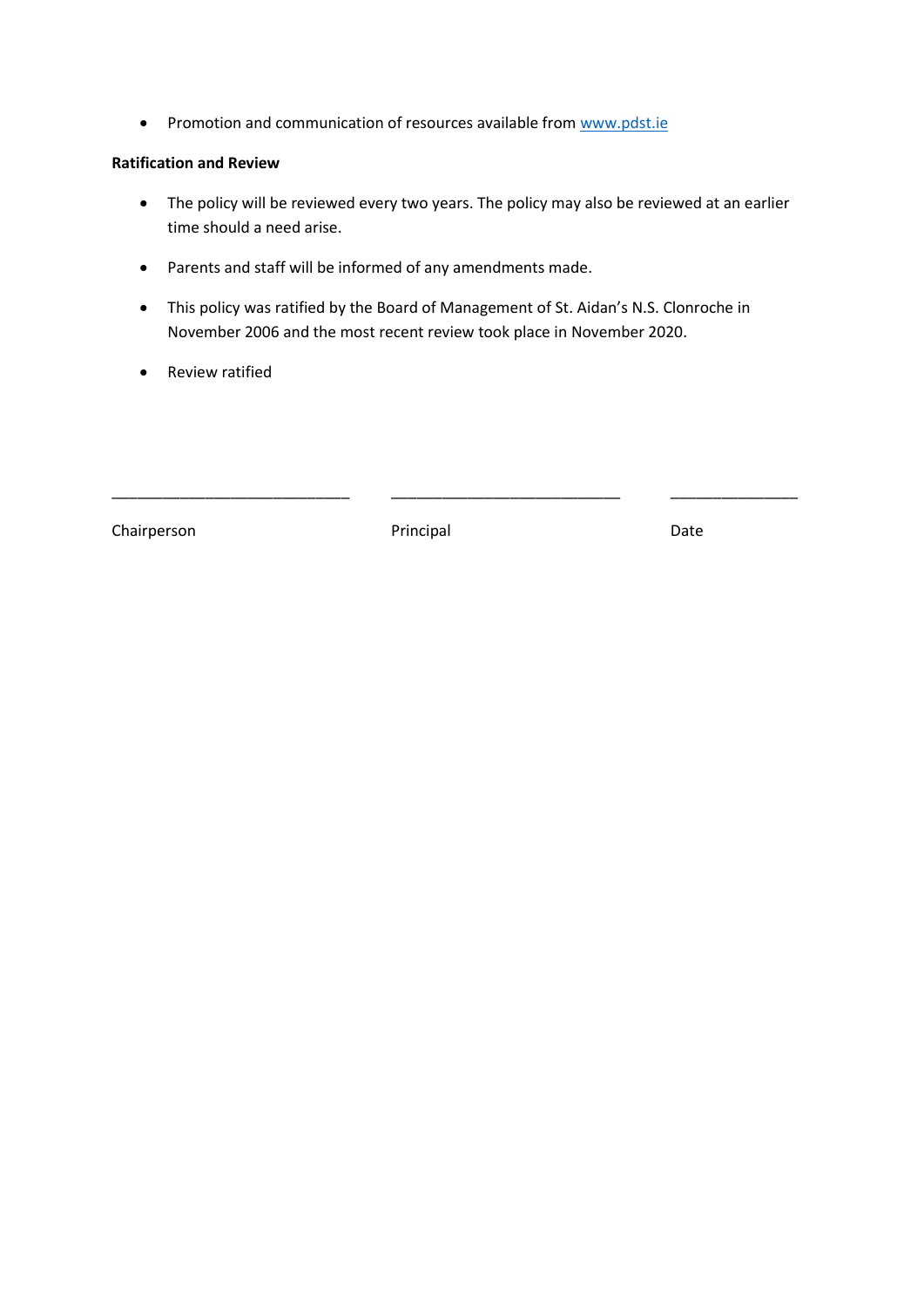# **CONTENT:**

#### **Junior and Senior Infants**

#### *VALUE OF LIFE*

- New pets, brother, sister etc. (Page 67 RSE)
- Physical growth all unique value themselves, building of self- esteem. (Page 77 RSE)
- Learn about all body parts (Penis, Vagina, Breasts (Page 147 RSE)
- Growth involves change rate of growth differs for each individual (Page 157 RSE)

#### **First and Second Class**

- Revision of Infant programme
- Develop awareness of how our body works (Page 67 RSE)
- Appreciate and celebrate the wonder of new babies.
- Discussion on cycle of Life: Family, family tree, care of babies (Page 152 RSE)
- When my body needs special care
- Revise external parts of the body. Awareness of other body organs e.g. heart & Lungs
- Visit to doctor, tummy upset, using toilet
- Penis, Vagina, Breasts, heart, Lungs and stomach

#### **Third Class**

- Preparing for new life -Care of mother and baby during pregnancy and after
	- (Page 71 RSE) Nutrition and umbilical cord
		- Womb nine months umbilical cord
		- Baby leaves through Mothers vagina
- As I grow I change (Page 93 RSE)
- Comparing and Revision of stages of growth

#### **Fourth Class**

• The wonder of new life (Page 169) -stages of growth of the baby in the womb to include diagrams/photographs

-Fertilised egg (round egg) soft lining /womb

- As I grow I change (Page 195 RSE & Busy Bodies DVD relevant sections)
	- A simple explanation of menstruation so that any child can feel comfortable to discuss this with a member of staff/class teacher
	- Girls and boys mature at a different rate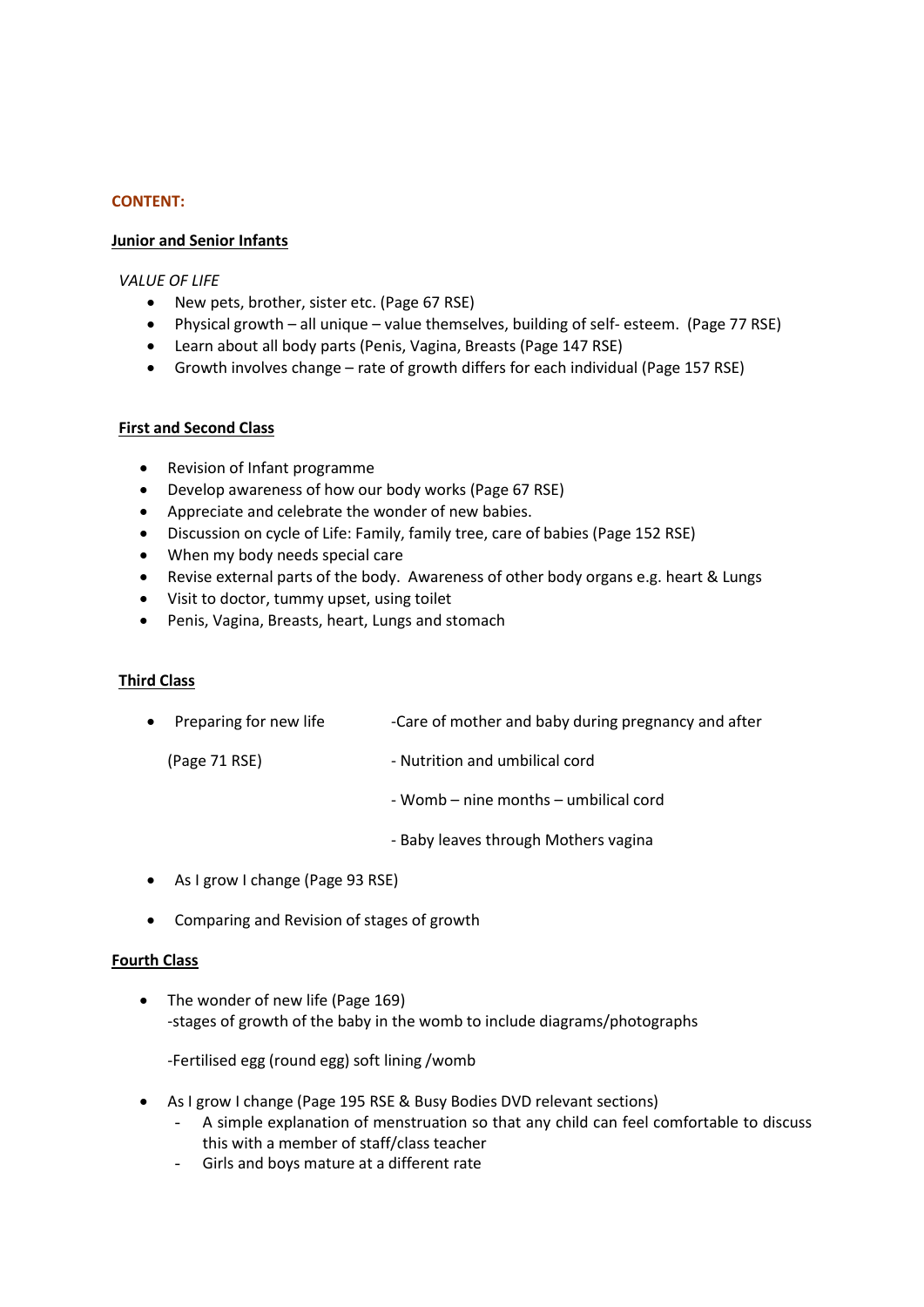- Change in body shape in preparation for adulthood. **Boys:**. penis grows, more muscular, body hair, mood changes, skin changes. **Girls:** body shape, wider hips, breasts grow, body hair, skin changes, mood changes, menstruation

# **Fifth Class**

- My body grows and changes (Page 81 RSE & Busy Bodies DVD relevant Sections)
	- Body growth and changes in puberty
	- Diagrams of male and female reproductive organs

#### **Female**

- breast development, menstruation begins, growth spurt, under arm and pubic hair begins to grow, hips broaden, perspiration increases, oily skin and pimples develop
- Ovaries two walnut sized organs to include diagram
- Fallopian tubes
- Womb/Uterus/Cervix
- More detailed talk on menstruation

#### **Male**

- growth spurt, testicles, scrotum, penis, pubic and facial hair, voice deepens, nocturnal emissions, wet dreams, perspiration increases, oily skin, pimples
- sperm production
- erection
- semen
- The wonder of new life (Page 93 RSE & Busy Bodies DVD relevant Sections)
	- Revision of puberty
	- Conception
	- Sexual intercourse
	- Ovum

-

- Period/Menstruation

Conception: The ovum is released and travels down the fallopian tube which connects the ovaries to the womb. If the ovum is fertilized during intercourse, conception can take place. The fertilized egg travels to the womb and embeds itself in the soft lining of the womb and baby grows. If conception does not take place the ovum is shed during a woman's period/menstruation.

- Caring for new life (Page 103 RSE)
	- A baby in its first year

#### **Sixth Class**

- Relationships and new life (Page 199 RSE)
	- different kinds of love
	- Childs experience of love and friendship
	- Stable committed relationship